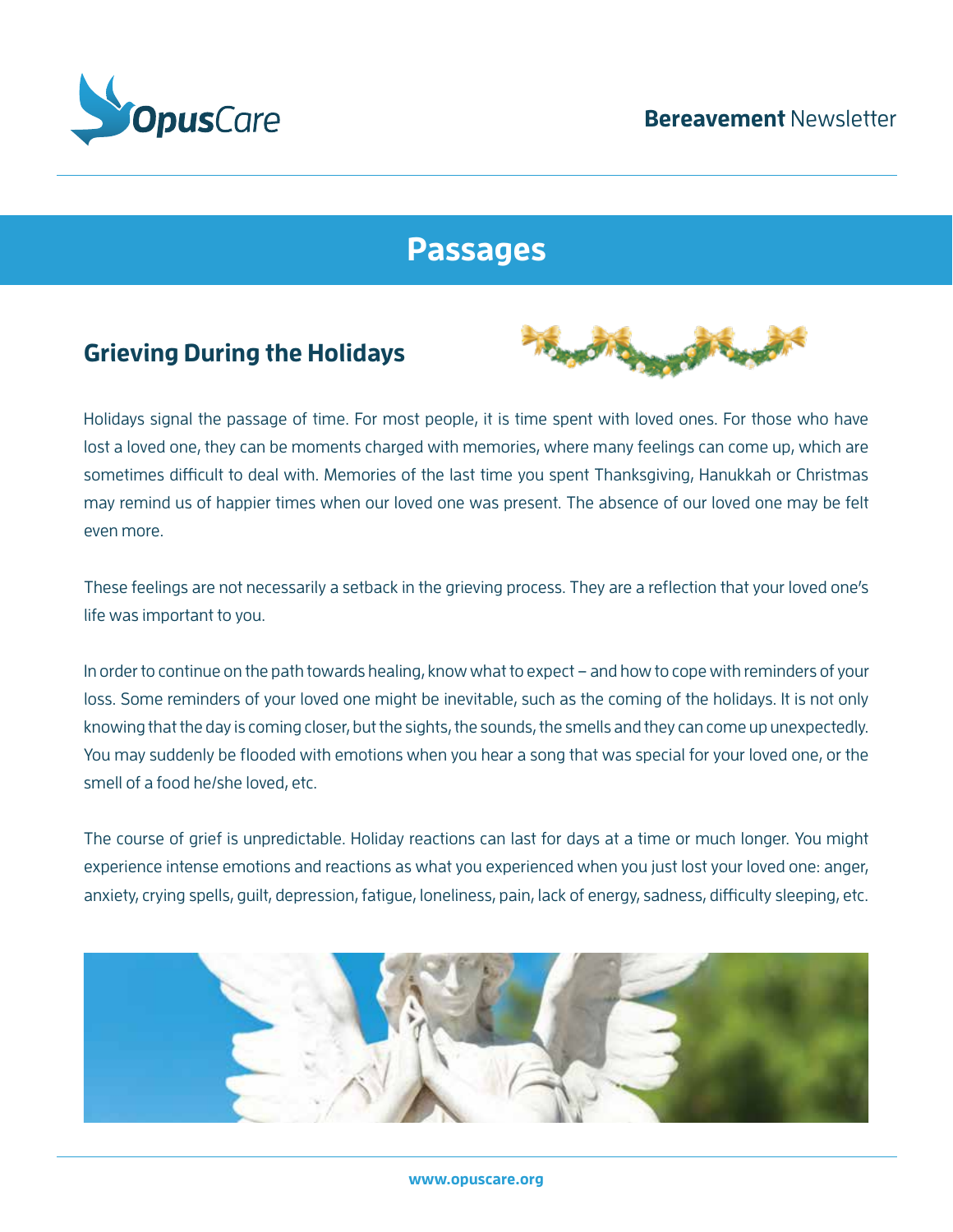

As you continue in your healing process, take steps to cope with reminders of your loss:

• **Be prepared.** Know that these reactions are normal. Knowing that, can be of help to you.

**• Plan to be accompanied by people you feel comfortable with.** Find someone who will encourage you to talk about your loss. Stay connected to your usual support systems, like spiritual leaders or social groups, a bereavement support group, or the OCSF Bereavement Department. Spending time alone is fine, but it is important to reach out to others. It is important to allow loved ones to share in your sorrow or simply be there when you cry.

**• Bring to mind the good things you shared with your loved one.** Write a letter to your loved one or a note about some of your good memories.

**• Acknowledge your pain.** If you don't face your pain your wounds will not go away. Accept that the pain you are feeling is part of dealing with grief and moving towards healing.

**• Allow yourself to feel a range of emotions.** As you celebrate special times you might find yourself both crying and laughing.

• If you are a believer, find a space and time where you can share with God about what you are feeling. Know that God hears you and comforts you as you go through this.

**• Take care of yourself.** Grief takes a significant amount of energy. Your will to live and ability to follow normal routines might quickly wear down. Try to get adequate sleep, eat healthy and include physical activity in your daily routine. Make sure you keep your doctor's appointments and monitor any indications to make sure that your grief is not affecting your health in a negative way.

**• Don't make important decisions while you are grieving.** Grief can impair your ability to make sound decisions. For example: taking on a new job, making major financial changes or moving. If you must make decisions right away, look for guidance from trusted loved ones.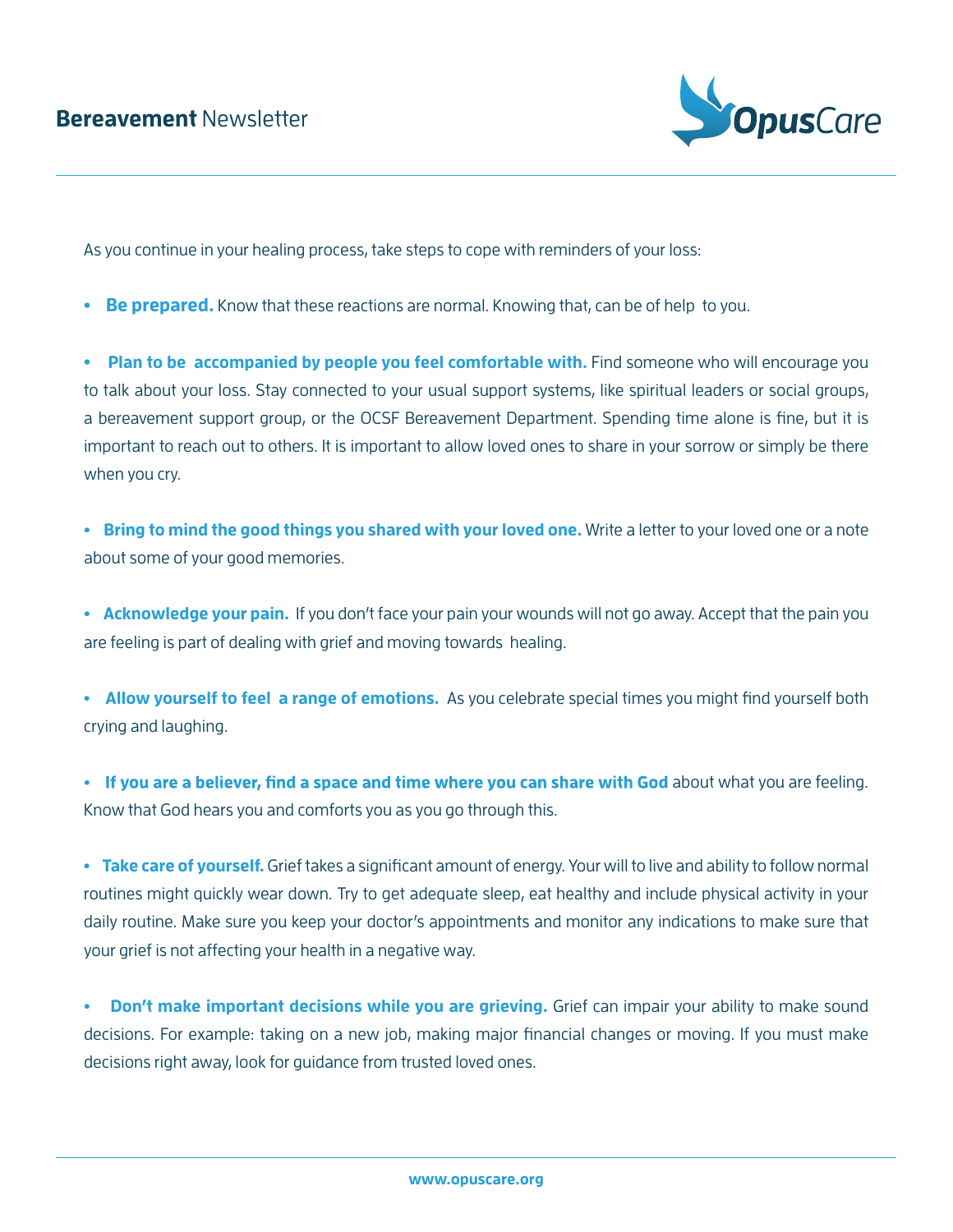

**• Help someone in need.** Helping a person in need may be a beautiful way to honor the memory of our loved one. Be it calling a person, visiting someone in order to accompany that person or bring them some food, helping at a Church or any other organization, donating money to our loved one's favorite charity.

It is important to note that if your grief gets worse over time and not better, or if it interferes with your ability to function in daily life, it will be important to consult a grief counselor or other mental health provider. Unresolved or complicated grief can lead to depression, other mental issues and other medical conditions. Professional help however can help you re-establish a sense of control of your life, so you can return to the path of healing.

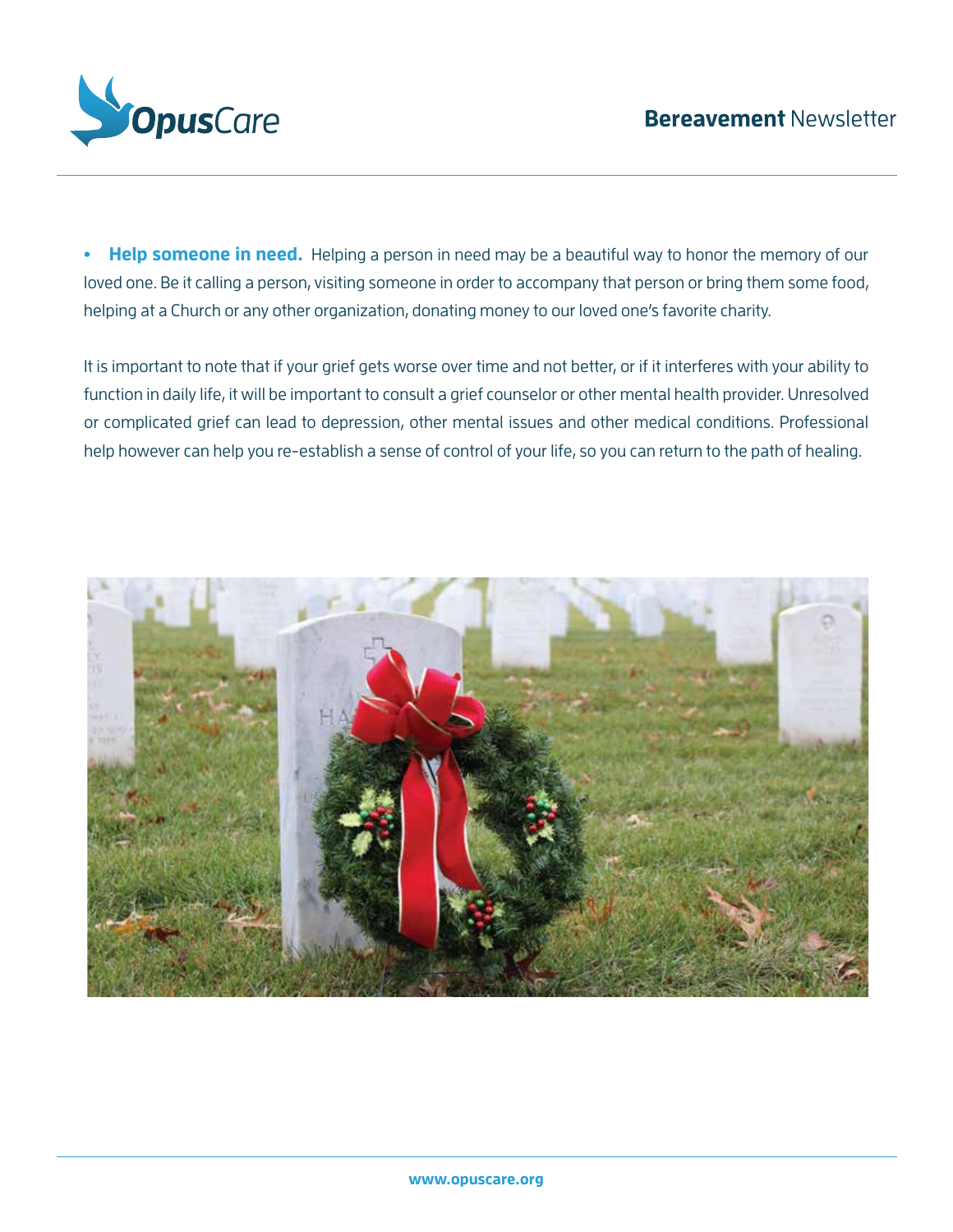



## **Creating New Ways of Celebrating**

Perhaps celebrating the holidays trying to recreate the past, may only magnify the pain. It is good to remember that there is no correct or incorrect way to celebrate the holidays. Perhaps it may be helpful to think of alternative ways in which you can celebrate the holidays. Having a meal with family and friends perhaps may not be the best way, but to get together and watch a movie that you two liked, or to go to a special place, or to spend time with the family album.

Perhaps you may think that you will never celebrate the holidays as you did before. The loss of our loved one leaves a deep mark in our lives. But day by day this wound is healing and new meaning can be found that will allow us to enjoy life once again. Death makes us appreciate life even more. And one way or another - keeping the old traditions or creating new ones- the spirit of your loved one is always there as a GIFT in your life.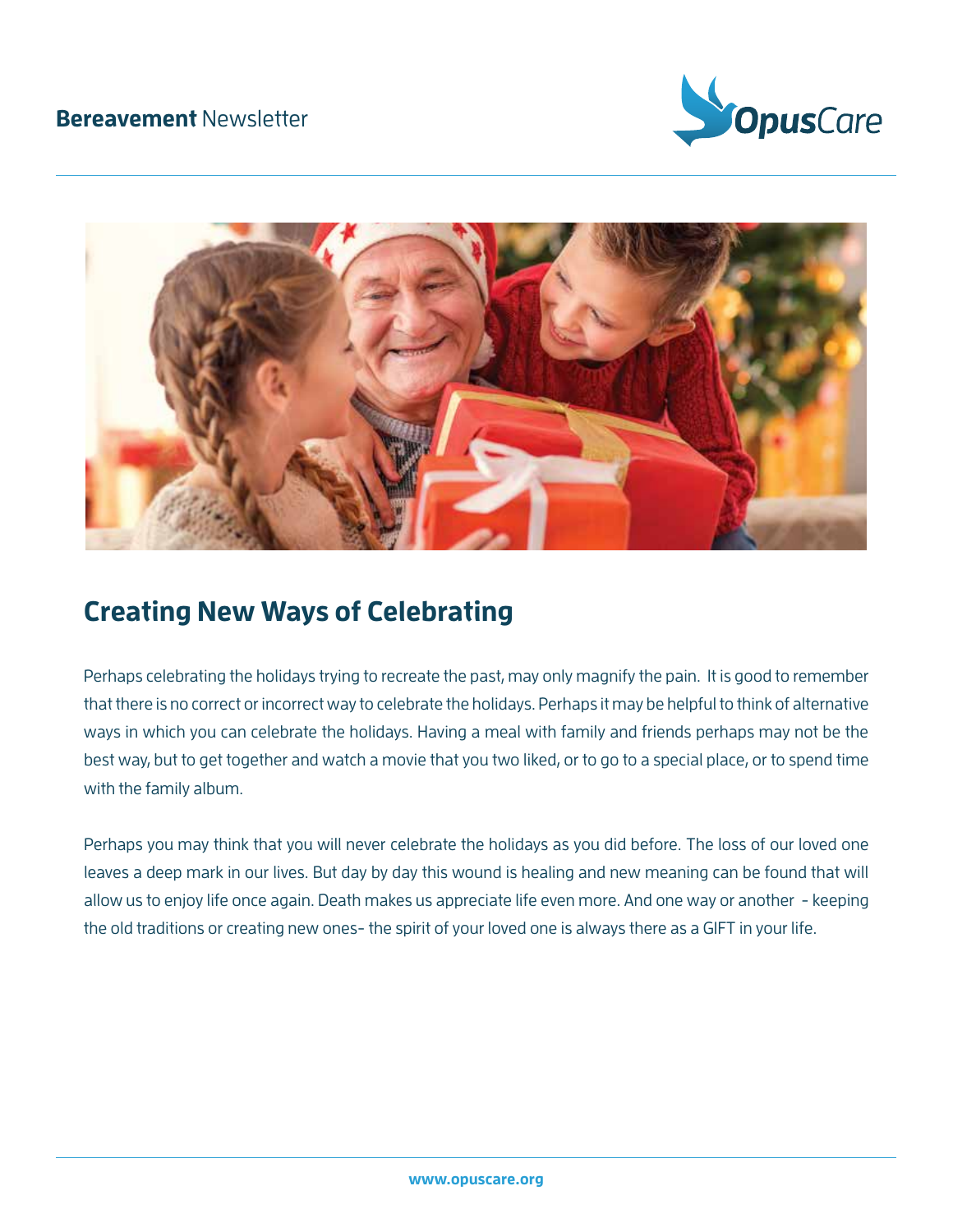

# **Pasajes**

### **El Duelo Durante los Dias de Fiesta**



Los días de fiesta nos traen a la mente la realidad del paso del tiempo. Es tiempo en que lo pasamos con nuestros familiares. Para aquellos que han perdido un ser querido, pueden ser momentos cargados de recuerdos, donde los sentimientos afloran, algunos de los cuales son muy difíciles de lidiar. Dia de Acción de Gracias, Hanukkah o la Navidad nos traen a la memoria quizá otros tiempos felices, cuando nuestro ser querido estaba presente. Su ausencia quizá la sentimos aún más.

Estos sentimientos no representan necesariamente una recaída en el proceso de duelo. Mas bien reflejan el hecho de que la vida de ese ser querido era importante para uno.

Con el fin de continuar en el proceso de sanación, es bueno saber lo que se pueda espera en el camino y como hacerle frente con esos recuerdos que nos vienen acerca de la perdida que hemos experimentado. Siempre recordaremos a nuestros seres queridos, sobre todo durante los días de fiesta. No solo que sabemos que el día se acerca, pero es quizá algo que nos lo recuerda: algo que vemos, un sonido que escuchamos, lo que olemos… y a veces esto aparece en el momento más inesperado. Quizá uno se sienta invadido por emociones cuando escuche una canción que era especial para nuestro ser querido, o el aroma de alguna comida que nuestro ser querido disfrutaba, etc.

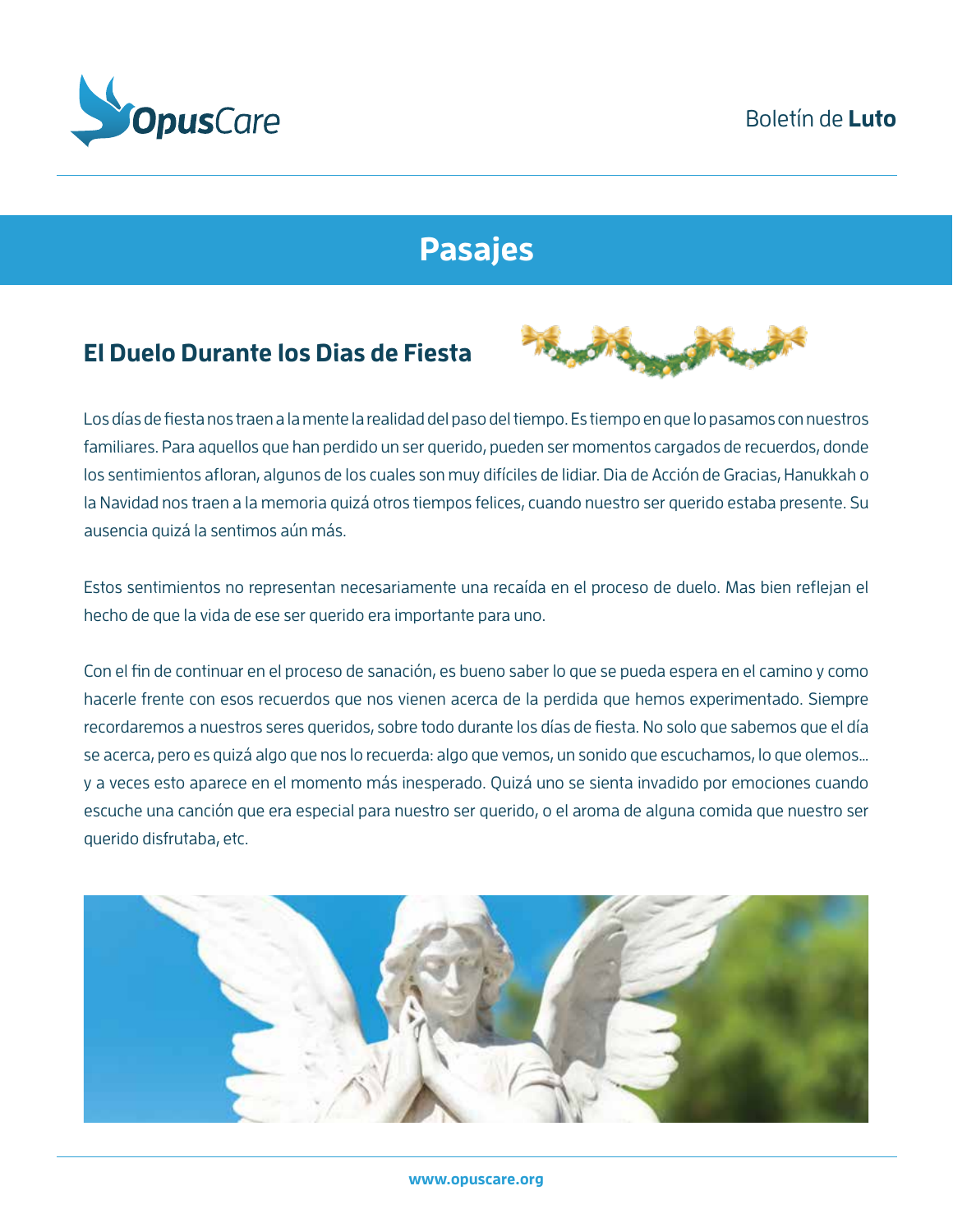

En este proceso de sanación, es importante tomar medidas para hacer frente a estos indicadores de nuestra pérdida:

**• Prepárate.** Es importante recordar que estas reacciones son normales. Recordar esto puede ser de gran ayuda.

**• Haz un plan para estar acompañado de personas con las que te sientes bien.** Busca una persona que te ayude a verbalizar la perdida que has sufrido. Mantente conectado con personas o grupos que te puedan ofrecer apoyo, como por ejemplo algún líder espiritual o de algún otro grupo que conozcas, como grupos de apoyo para personas que han sufrido la pérdida de un ser querido, o el Departamento de Duelo de OCSF. Está bien el tener tiempos para estar solo/a, pero es importante también dejar que nuestros seres queridos tengan la posibilidad de ofrecernos su apoyo.

**• Recordar las cosas buenas que compartiste con tu ser querido.** Escribe una carta a tu ser querido o una nota acerca de estos lindos recuerdos que compartieron.

**• Reconoce tu dolor.** Si no reconoces tu dolor, tus heridas no se sanarán. Acepta que el dolor que sientes es parte de tu proceso de sanación.

• Permítete sentir las emociones que sientas que afloran en ti. Al celebrar estos días de fiesta quizá te encuentres llorando y riendo al mismo tiempo.

**• Cuídate.** El dolor drena nuestro nivel de energía. Tu deseo de vivir y tu habilidad de seguir la rutina normal de cada día van drenándose. Procura dormir el tiempo que necesitas, comer sano e incluye algo de actividad física en tu rutina de cada día. Asegúrate de cumplir con tus citas médicas y presta atención a cualquier indicación de algo que esté afectando tu salud.

**• No hagas decisiones importantes mientras estés de duelo.** El dolor puede afectar tu habilidad de hacer decisiones correctas. Por ejemplo: empezar un nuevo trabajo, hacer decisiones financieras importantes, o mudarse. Si debes de hacer decisiones de inmediato, busca la orientación de personas de las que tú te fías.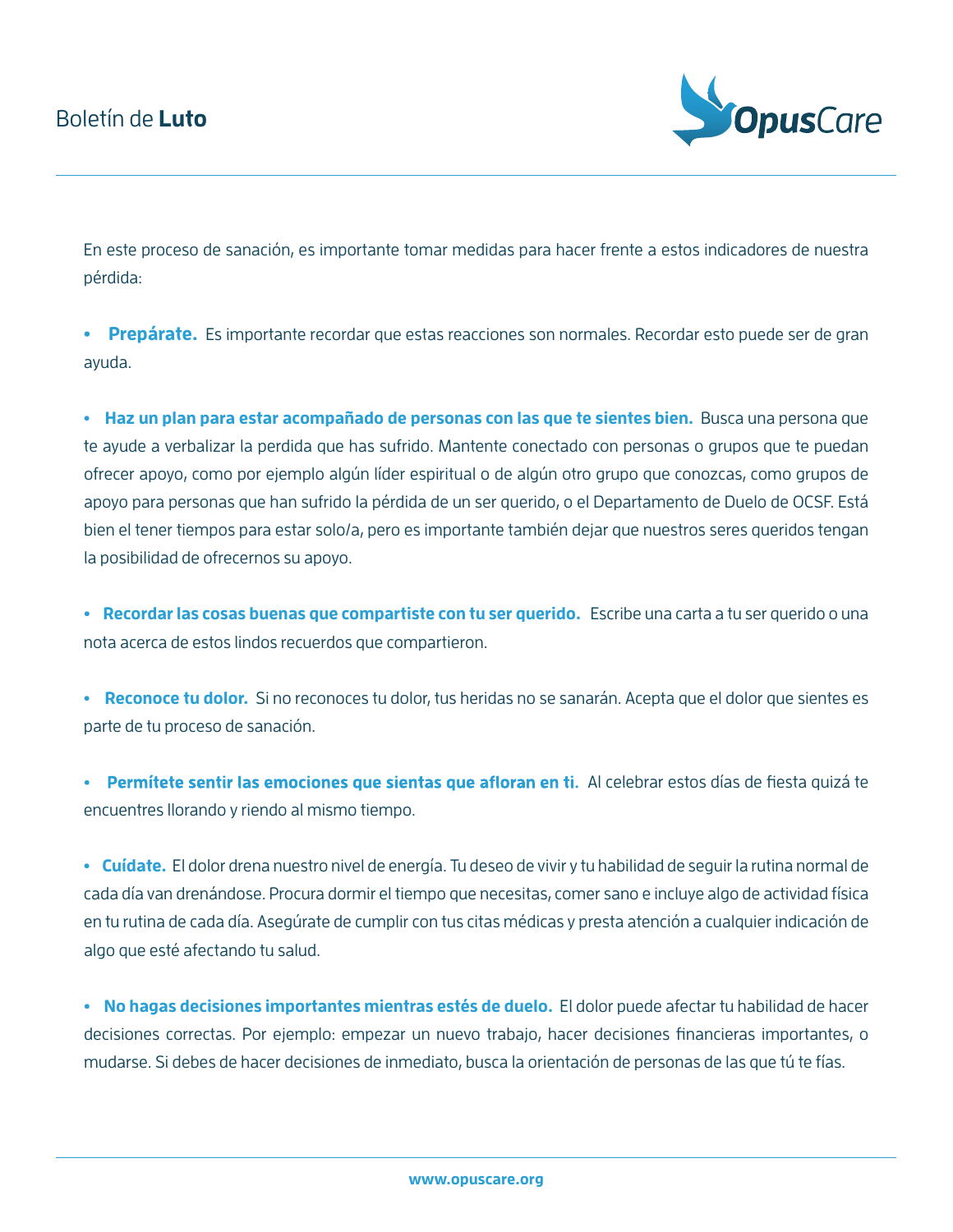

**• Ayuda a alguien que lo necesite.** Ayudar a una persona necesitada pudiera ser una linda manera de honrar la memoria de tu ser querido. Pudiera ser llamando a alguien, visitando a una persona para acompañarla o para traerle un poco de comida, ayudando en una Iglesia u otra organización, haciendo una donación a una caridad que era significativa para tu ser querido.

Es importante darse cuenta que si tu dolor se va ahondando con el pasar del tiempo y no se nota mejoría, o si interfiere con tu habilidad de funcionar en las tareas de la vida de cada día, será importante consultar con una persona profesional en el campo de la salud mental. Un duelo que se complica y no se resuelve puede llevar a la depresión, a otros asuntos de salud mental o a otras condiciones médicas. Una ayuda profesional, sin embargo, puede ayudar a establecer una vez más un sentido de control en tu vida, para que puedas regresar al camino de la sanación.